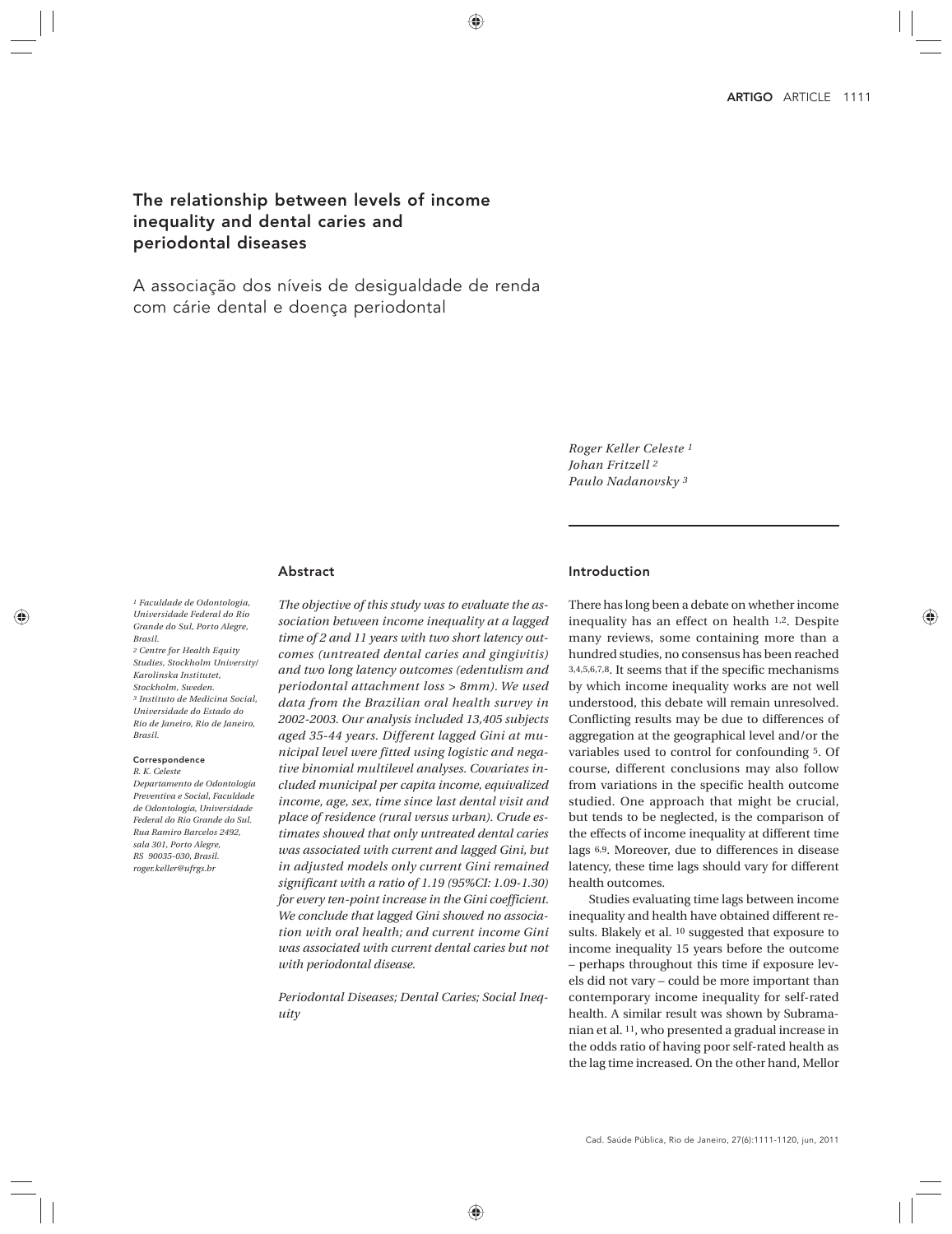& Milyo 12 found weak evidence for the effect of a 15 year time lag when searching for lags between 5 and 29 years. In addition, another study put together Gini coefficients for lags of 25, 15 and 5 years, but only the latter showed a significant relationship 9. A European study provided further evidence on time lags, associating the Theil Index and the infant mortality rate among 16 wealthy countries 13. In that study, all time lags showed a significant relationship with infant mortality, but the strongest relationship was with contemporary Theil, implying an immediate effect of income inequality. Regarding neonatal death, the current Gini effect was reported to be greater than the effect for five years earlier 14.

Some unclear issues are present in previous studies. For example, despite claims that it is implausible for income inequality to act instantaneously 10,11, some outcomes associated with it, like homicides 15 and infant mortality 13, do not have long latency. Therefore, it seems plausible that income inequality may have short and long time (i.e. cumulative) effects. It has been argued that the use of outcome-specific associations should be more informative than the often-used self-rated health, life expectancy or total mortality, as these mix different disease pathways 6. Finally, it has been suggested that income inequality may have lagged effects on oral health 16, an issue not well explored.

Although there are some studies on the effect of income inequality on dental caries, to our knowledge there are none on its effect on periodontal diseases at individual level. At the contextual level, income inequality (measured by the Gini coefficient) may be a proxy for individual level comparisons across income strata. Regarding periodontal disease, people at the lower end of the income scale may suffer the effect of comparisons through stress induced behaviour (toothbrushing) and neuroendocrine pathways, with higher levels of cortisol and deficient immune response 3. Although the issue has not been resolved, there seems to be strong evidence linking stress and other psychosocial factors to periodontal diseases 17,18. The relation between dental caries and income inequality may be explained by oral health behaviours that change under stressful situations, such as diet (sugar consumption) and oral hygiene (with fluoridated toothpaste). In addition, lack of coping abilities have been associated with tooth loss 19. Another pathway linking income inequality and oral health in general points out that high income inequality is associated with under-investment in public policy 3, including the delivery of (dental) health services 13.

# Latency time of oral diseases – *a priori* hypotheses

Latency can be defined as the time from the beginning of a disease until its diagnosis 20. For oral, and other chronic diseases to occur, the individual must be exposed to risk factors for a period of time (induction time) up to a level that irreversibly leads to the disease. After this period, the preclinical phase of the disease follows, when signs or symptoms are not detectable (latent period). The lag time includes the latency time along with all or part of the induction duration. The latency time varies from disease to disease and when the timing of diagnosis changes (at an earlier or later stage of the disease development), but the induction is a property of the exposure.

If income inequality is to influence oral diseases, then the timing of the exposure (at the end of the induction time) should match the disease latency. For instance, it is implausible that current exposure would be causally associated with an outcome of long latency, since there is not enough time for the disease development; the exception to this is when exposure is constant over time. On the other hand, if current income inequality is associated with a disease of short latency, cumulative exposure should be associated with a cumulative measure of the same disease.

In the present study, two short-latency oral diseases, as well as their long-term counterparts, were selected. The hypothesis is that if current income inequality has an effect on current disease (untreated dental caries/gingivitis), then the cumulative exposure will be associated with a cumulative measure of the disease (edentulism/ periodontal attachment loss).

Regarding dental decay, if cavities due to dental caries are left untreated, they can lead to tooth loss and eventually edentulism. Dental caries seems to be the direct reason for more than 70% of tooth extraction, at least in one major Brazilian capital 21. The incidence of dental caries appears to be stable throughout a person's lifespan if no effort is made to control its progression 22. Clinically detectable dentine lesions in children have been estimated to take a median time of around four to seven years to develop 23,24. In comparison, for an individual to lose all his/her teeth (i.e. edentulism) it would normally take decades.

Concerning periodontal diseases, gingivitis (i.e. gum bleeding due to bacterial dental plaque, characterizing chronic inflammation) takes around two to three weeks to develop if oral hygiene is refrained from 25. If the gingival chronic inflammation is left, some teeth sites may develop periodontitis, characterized by irreversible alveo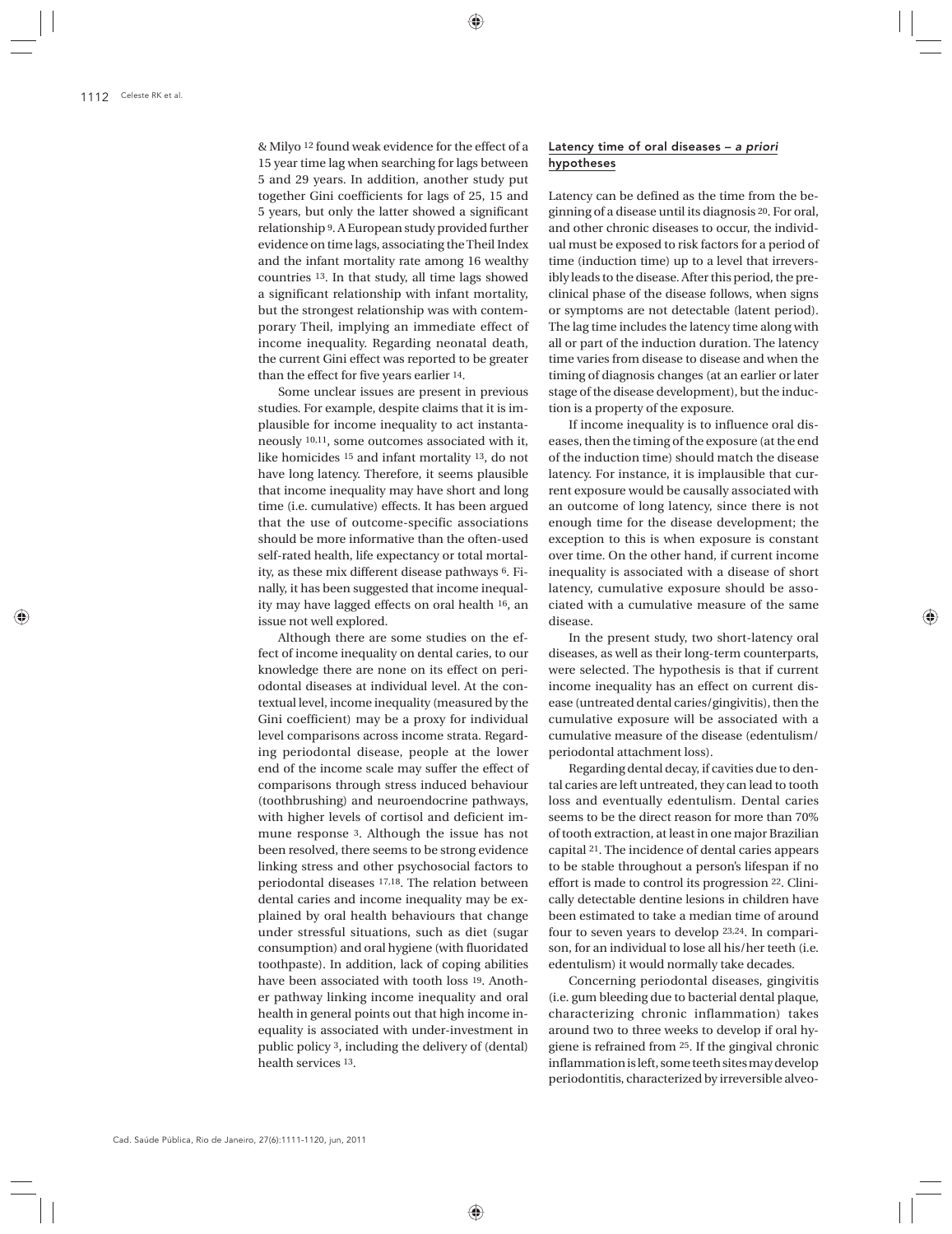lar bone loss. Recent evidence of untreated sites of periodontitis among adults showed that bone loss progressed at 1mm per 8.4 months on average 26. The time it takes for gingivitis to progress to periodontitis is unknown and could take years; however, gingivitis is a necessary condition.

The aim of this study is to evaluate the association of income inequality at lagged time of 2 and 11 years with two short-latency outcomes (untreated dental caries and gingivitis) and with two long-latency outcomes (edentulism and periodontal attachment loss > 8mm).

# Methods

# Data source

Data from a national oral health survey carried out in 2002-2003 (SBBrasil) by the Brazilian Ministry of Health were used as the source of the oral health outcomes and individual level covariates. The original sample consisted of 108,921 individuals in seven different age groups, randomly chosen in a multi-stage sampling frame from 250 municipalities. A detailed description of sampling techniques is available elsewhere 27. Unfortunately, representativeness of the original sample is not assured by design, as sampling fractions are unknown 28. We believe that this is not a problem for our purposes, as we are interested in associations. The present analysis included only 35-44 year-olds because, although dental caries date was available to all age groups, the periodontal attachment loss was only measured among the adults and the elderly and the high prevalence of edentulism in the latter group poses concerns about bias in analysis of periodontal outcomes. The sample size for the chosen age bracket was 13,405 subjects clustered in 250 municipalities. Among these individuals, who answered the questionnaire, there were 27 with missing values in the dental exam and 426 in the periodontal exam. Due to missing values in one or more covariates (Tables 1 and 2), multivariate analysis for edentulism included 13,179 subjects. Analyses of dental caries and periodontal diseases (CAL) further excluded 1,224 edentulous subjects who were not at risk of developing such diseases. Analysis of bleeding and calculus excluded subjects with more than 3mm of CAL  $(n = 4,085)$  and edentulous  $(n = 1,224)$ , as they are not at risk for gingivitis.

Around 2,000 examiners across the country were trained according to World Health Organization (WHO) criteria 29 in groups of five dentists, and the training continued until examiners reached acceptable values for intra- and inter-

examiner agreement, measured by kappa coefficient. Data collection included clinical oral exams and a questionnaire on socio-demographic characteristics, access, and use of dental services. Every person in the household who matched the study's age groups was interviewed.

### Outcomes and covariates

Two outcomes were obtained from the DMFT index, which measures the severity of dental caries (number of Decayed, Missing or Filled Teeth). The other two outcomes were derived from the periodontal Clinical Attachment Loss measure (CAL) and the Community Periodontal Index (CPI). The first outcome was edentulism (Number of missing teeth, MT = 32) and the second was the number of untreated (cavitated) dental caries (DT). The third outcome was having at least one tooth with more than 8mm of periodontal attachment loss (CPI probe score > 2). The fourth was defined using the CPI index; we considered a case of gingivitis to be those with at least one tooth with bleeding, with or without dental calculus (CPI scores 1 and 2) only among those with  $CAL \leq 3mm$  (score 0 in CPI probe). Carrying out an analysis of gingivitis among those with ≤ 3mm of attachment loss allowed us to avoid mixing periodontitis with gingival bleeding.

The main exposures of interest were per capita municipal income and municipal income inequality (Gini coefficient). All ecological variables were obtained from the 1991 and 2000 census using specific software developed by the Regional Office of the United Nations Development Programme in Brazil. To assess cumulative exposure to income inequality, we calculated the mean Gini coefficient in 1991 and 2000. The Gini varies from 0 to 1, but we multiplied its values by 100 in the present analysis.

We considered the following to be potential confounding factors in the multivariate analysis: sex, age, place of residence (rural/urban), time since last dental visit (four categories), equivalized income and municipal per capita income. Equivalized monthly household income was calculated by dividing total monthly disposable household income by the square root of the number of residents in the house 30. Equivalized income was introduced in the adjusted models, as it is considered a compositional confounder. We are aware that it may be overadjusted 5, if it is believed to be one of the mechanisms by which Gini may act, so crude and adjusted results were presented.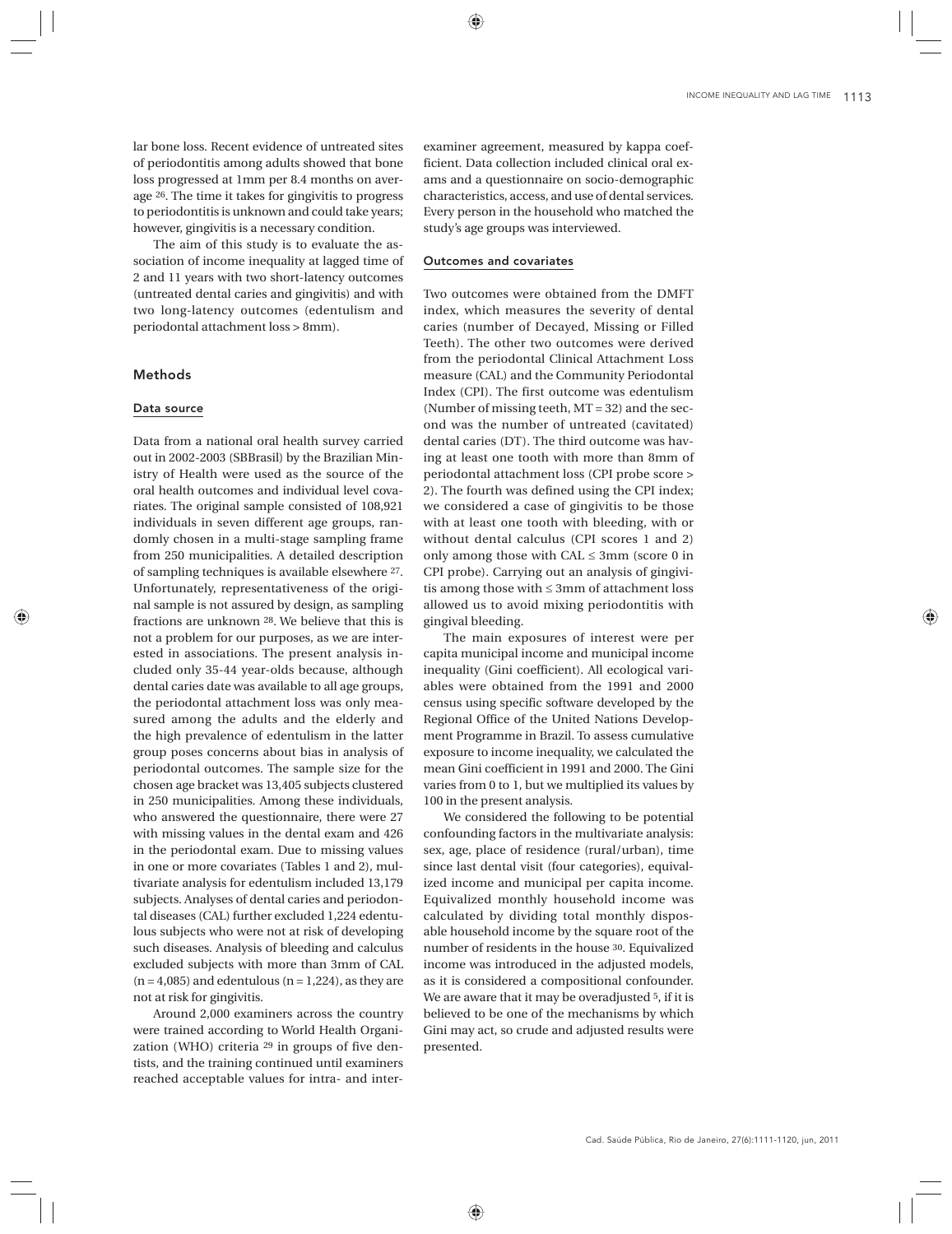#### Table 1

Mean number of untreated dental caries per person with standard deviation (SD) and prevalence of edentulism according to the main variables in the study in a sample of Brazilians, 2002.

|                                 |        | Untreated dental caries |      |           |        | Edentulism |      |            |
|---------------------------------|--------|-------------------------|------|-----------|--------|------------|------|------------|
|                                 | n      | Mean                    | SD   | p-value * | n      | Cases      | %    | p-value ** |
| Age (years) ***                 |        |                         |      |           |        |            |      |            |
| 35-36                           | 3,485  | 3.22                    | 3.86 | < 0.02    | 3,654  | 169        | 4.6  | < 0.001    |
| 37-38                           | 2,339  | 3.20                    | 4.01 |           | 2,484  | 145        | 5.8  |            |
| 39-40                           | 2,093  | 2.78                    | 3.56 |           | 2,297  | 204        | 8.9  |            |
| 41-42                           | 1,795  | 2.59                    | 3.38 |           | 2,033  | 238        | 11.7 |            |
| 43-44                           | 2,442  | 2.75                    | 3.75 |           | 2,910  | 468        | 16.1 |            |
| Sex                             |        |                         |      |           |        |            |      |            |
| Male                            | 4,097  | 3.45                    | 4.05 | < 0.001   | 4,333  | 236        | 5.5  | < 0.001    |
| Female                          | 8,057  | 2.70                    | 3.57 |           | 9,045  | 988        | 10.9 |            |
| Place of residence              |        |                         |      |           |        |            |      |            |
| Urban                           | 10,750 | 2.88                    | 3.70 | < 0.001   | 11,804 | 1,054      | 8.9  | 0.02       |
| Rural                           | 1,396  | 3.49                    | 4.14 |           | 1,565  | 169        | 10.8 |            |
| Missing                         | 8      | 2.38                    | 3.07 |           | 9      | 1          | 11.1 |            |
| Last dental visit               |        |                         |      |           |        |            |      |            |
| Less than 1 year                | 4,836  | 2.14                    | 2.98 | < 0.001   | 5,017  | 181        | 3.6  | < 0.001    |
| 1 to 2 years                    | 2,834  | 2.72                    | 3.42 |           | 2,993  | 159        | 5.3  |            |
| $3$ or $+$                      | 4,028  | 3.78                    | 4.19 |           | 4,886  | 858        | 17.6 |            |
| Never                           | 327    | 6.78                    | 5.88 |           | 346    | 19         | 5.5  |            |
| Missing                         | 129    | 3.11                    | 4.26 |           | 136    | 7          | 5.2  |            |
| Household income (minimum wage) |        |                         |      |           |        |            |      |            |
| Up to 1/2                       | 2,522  | 4.26                    | 4.53 | < 0.001   | 2,808  | 286        | 10.2 | < 0.001    |
| $1/2$ to $1$                    | 3,275  | 3.39                    | 3.94 |           | 3,677  | 402        | 10.9 |            |
| $1$ to $2$                      | 3,426  | 2.57                    | 3.32 |           | 3,784  | 358        | 9.5  |            |
| $2$ to $3$                      | 1,352  | 2.07                    | 2.83 |           | 1,453  | 101        | 7.0  |            |
| $+3$                            | 1,483  | 1.48                    | 2.58 |           | 1,553  | 70         | 4.5  |            |
| Missing                         | 96     | 2.72                    | 3.06 |           | 103    | 7          | 6.8  |            |
| Municipal income 2000 ***       |        |                         |      |           |        |            |      |            |
| 1 Quartil (cities = 62)         | 2,912  | 3.76                    | 4.29 | < 0.001   | 3,258  | 346        | 10.6 | < 0.001    |
| 2 Quartil (cities = 62)         | 2,989  | 2.98                    | 3.69 |           | 3,334  | 345        | 10.4 |            |
| 3 Quartil (cities = $62$ )      | 3,117  | 2.95                    | 3.78 |           | 3,418  | 301        | 8.8  |            |
| 4 Quartil (cities = $63$ )      | 3,136  | 2.19                    | 3.04 |           | 3,368  | 232        | 6.9  |            |
| Gini 2000 ***                   |        |                         |      |           |        |            |      |            |
| 1 Quartil (cities = 71)         | 3,685  | 2.58                    | 3.56 | < 0.001   | 4,031  | 346        | 8.6  | 0.48       |
| 2 Quartil (cities = 62)         | 2,955  | 2.75                    | 3.49 |           | 3,258  | 303        | 9.3  |            |
| 3 Quartil (cities = $61$ )      | 2,856  | 3.32                    | 3.98 |           | 3,179  | 323        | 10.2 |            |
| 4 Quartil (cities = 55)         | 2,658  | 3.31                    | 3.98 |           | 2,910  | 252        | 8.7  |            |
| Gini 1991 ***                   |        |                         |      |           |        |            |      |            |
| 1 Quartil (cities = $68$ )      | 3,550  | 2.71                    | 3.56 | 0.20      | 3,925  | 375        | 9.6  | 0.55       |
| 2 Quartil (cities = 67)         | 3,042  | 3.31                    | 4.08 |           | 3,329  | 287        | 8.6  |            |
| 3 Quartil (cities = 64)         | 2,973  | 2.84                    | 3.68 |           | 3,283  | 310        | 9.4  |            |
| 4 Quartil (cities = 50)         | 2,589  | 2.99                    | 3.69 |           | 2,841  | 252        | 8.9  |            |
| Total                           | 12,154 | 2.95                    | 3.76 |           | 13,378 | 1,224      | 9.2  |            |

\* Test for trends in ordered variables obtained from multilevel negative binomial regression (excluding the missing category);

\*\* Chi-square or chi-square for trends in ordered variables (excluding the missing category);

\*\*\* For the sake of presenting the data in a clear manner these variables were categorized; however, they were analysed as continuous. The groups are distributed evenly in true quartiles because some cities had the same Gini value.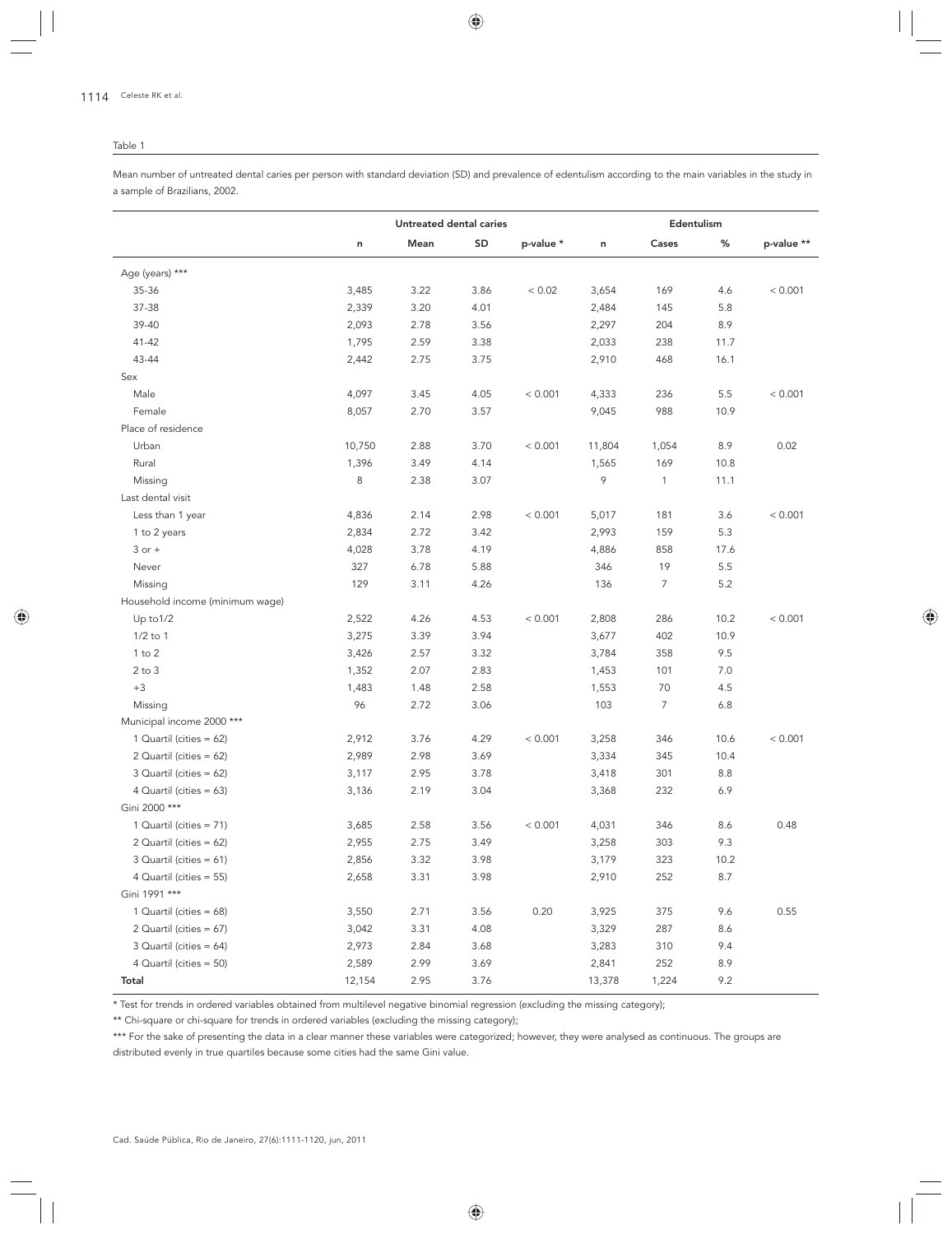Prevalence of periodontal attachment loss > 8mm (CAL) and gingivitis according to the main variables in the study in a sample of Brazilians, 2002.

|                                 |        | At least one site with CAL > 8mm |     |           |       | Bleeding or dental calculus |      |            |
|---------------------------------|--------|----------------------------------|-----|-----------|-------|-----------------------------|------|------------|
|                                 | n      | Cases                            | ℅   | p-value * | n     | Cases                       | %    | p-value ** |
| Age (years) ***                 |        |                                  |     |           |       |                             |      |            |
| 35-36                           | 3,381  | 89                               | 2.6 | < 0.001   | 2,460 | 1,588                       | 64.6 | 0.03       |
| 37-38                           | 2,266  | 81                               | 3.6 |           | 1,533 | 1,026                       | 66.9 |            |
| 39-40                           | 2,034  | 75                               | 3.7 |           | 1,325 | 894                         | 67.5 |            |
| 41-42                           | 1,723  | 77                               | 4.5 |           | 1,083 | 734                         | 67.8 |            |
| 43-44                           | 2,351  | 130                              | 5.5 |           | 1,365 | 924                         | 67.7 |            |
| Sex                             |        |                                  |     |           |       |                             |      |            |
| Male                            | 3,988  | 214                              | 5.4 | < 0.001   | 2,392 | 1,655                       | 69.2 | < 0.001    |
| Female                          | 7,767  | 238                              | 3.1 |           | 5,374 | 3,511                       | 65.3 |            |
| Place of residence              |        |                                  |     |           |       |                             |      |            |
| Urban                           | 10,399 | 386                              | 3.7 | 0.05      | 6,981 | 4,578                       | 65.6 | < 0.001    |
| Rural                           | 1,348  | 66                               | 4.9 |           | 780   | 584                         | 74.9 |            |
| Missing                         | 8      | $\overline{\phantom{a}}$         | 0.0 |           | 5     | 4                           | 80.0 |            |
| Last dental visit               |        |                                  |     |           |       |                             |      |            |
| Less than 1 year                | 4,716  | 140                              | 3.0 | < 0.001   | 3,272 | 1,954                       | 59.7 | < 0.001    |
| 1 to 2 years                    | 2,746  | 110                              | 4.0 |           | 1,856 | 1,253                       | 67.5 |            |
| $3$ or $+$                      | 3,855  | 181                              | 4.7 |           | 2,383 | 1,780                       | 74.7 |            |
| Never                           | 319    | 18                               | 5.6 |           | 178   | 129                         | 72.5 |            |
| Missing                         | 119    | 3                                | 2.5 |           | 77    | 50                          | 64.9 |            |
| Household income (minimum wage) |        |                                  |     |           |       |                             |      |            |
| Up to 1/2                       | 2,400  | 111                              | 4.6 | < 0.001   | 1,466 | 1,099                       | 75.0 | < 0.001    |
| $1/2$ to $1$                    | 3,179  | 135                              | 4.3 |           | 2,027 | 1,436                       | 70.8 |            |
| $1$ to $2$                      | 3,304  | 125                              | 3.8 |           | 2,211 | 1,434                       | 64.9 |            |
| $2$ to $3$                      | 1,316  | 43                               | 3.3 |           | 904   | 548                         | 60.6 |            |
| $+3$                            | 1,466  | 36                               | 2.5 |           | 1,100 | 612                         | 55.6 |            |
| Missing                         | 90     | $\overline{c}$                   | 2.2 |           | 58    | 37                          | 63.8 |            |
| Municipal income 2000 ***       |        |                                  |     |           |       |                             |      |            |
| 1 Quartil (cities = 62)         | 2,818  | 103                              | 3.7 | 0.31      | 1,805 | 1,377                       | 76.3 | < 0.001    |
| 2 Quartil (cities = 62)         | 2,877  | 126                              | 4.4 |           | 1,871 | 1,273                       | 68.0 |            |
| 3 Quartil (cities = 62)         | 3,006  | 125                              | 4.2 |           | 2,012 | 1,203                       | 59.8 |            |
| 4 Quartil (cities = 63)         | 3,054  | 98                               | 3.2 |           | 2,078 | 1,313                       | 63.2 |            |
| Gini 2000 ***                   |        |                                  |     |           |       |                             |      |            |
| 1 Quartil (cities = 71)         | 3,583  | 132                              | 3.7 | 0.95      | 2,357 | 1,553                       | 65.9 | 0.11       |
| 2 Quartil (cities = 62)         | 2,856  | 116                              | 4.1 |           | 1,799 | 1,199                       | 66.7 |            |
| $3$ Quartil (cities = 61)       | 2,743  | 109                              | 4.0 |           | 1,942 | 1,257                       | 64.7 |            |
| 4 Quartil (cities = 55)         | 2,573  | 95                               | 3.7 |           | 1,668 | 1,157                       | 69.4 |            |
| Gini 1991 ***                   |        |                                  |     |           |       |                             |      |            |
| 1 Quartil (cities = 68)         | 3,441  | 121                              | 3.5 | 0.84      | 2,207 | 1,462                       | 66.2 | < 0.001    |
| 2 Quartil (cities = 67)         | 2,923  | 141                              | 4.8 |           | 1,921 | 1,385                       | 72.1 |            |
| 3 Quartil (cities = $64$ )      | 2,879  | 92                               | 3.2 |           | 1,957 | 1,239                       | 63.3 |            |
| 4 Quartil (cities = 50)         | 2,512  | 98                               | 3.9 |           | 1,681 | 1,080                       | 64.3 |            |
| Total                           | 11,755 | 452                              | 3.9 |           | 7,766 | 5,166                       | 66.5 |            |

\* Test for trends in ordered variables obtained from multilevel negative binomial regression (excluding the missing category);

\*\* Chi-square or chi-square for trends in ordered variables (excluding the missing category);

\*\*\* For the sake of presenting the data in a clear manner these variables were categorized; however, they were analysed as continuous.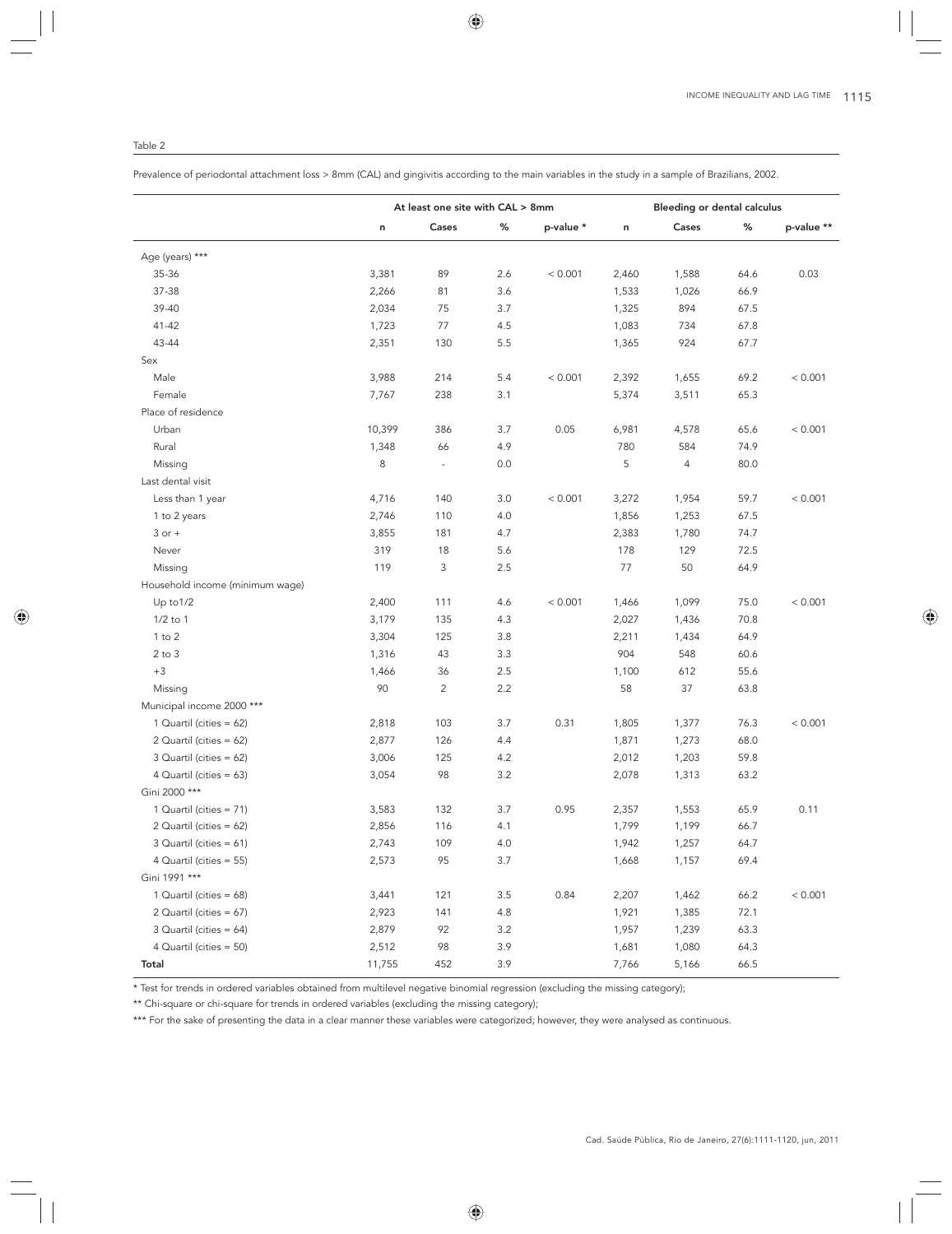# Statistical analysis

Multilevel regressions with random intercept were performed using MLwiN 2.02 (Centre for Multilevel Modelling; http://www.bristol.ac.uk/ cmm/software/mlwin/). Individuals were assigned as first-level units grouped into municipalities, the second-level units. For binary outcomes such as edentulism, we fitted a multilevel logistic regression. For the counting outcome, such as number of untreated dental caries, we fitted a Negative Binomial model with log link using the natural log of the remaining teeth as the offset variable. Negative Binomial is an alternative for Poisson regression in the presence of overdispersion of the mean and produce rate ratios (or mean ratios) when coefficients are exponentiated. Coefficients were estimated using Penalized Quasi-Likelihood (PQL) with the second-order Taylor expansion procedure. Goodness of fit of estimated models was assessed using Akaike's Information Criteria (AIC) corrected for differences in sample size. The lower the AIC value the better the fit of the model. Unadjusted pseudo-R2 was calculated according to Snijders & Bosker 31. We also calculated the Variance Partition Coefficient (VPC) according to method D as described by Goldstein et al. 32. Other analyses were performed in Stata 9.2 (Stata Corp., College Station, USA).

# Results

The mean number of untreated dental caries was  $2.9 \text{ (min = 0, median = 2, max = 29, inter-}$ quartile rage from 2 to 4) and the prevalence of edentulism, severe periodontal attachment loss and gingival bleeding was 9.2%, 3.9% and 66.5%, respectively (Tables 1 and 2). Bivariate analysis showed that these outcomes were associated with socioeconomic variables at an individual level, but only untreated dental caries was associated with income inequality. Evaluation of possible sampling bias due to response rate was performed in a sensitivity analysis (data not presented), which showed that this is an unlikely cause of bias in our associations. Other descriptive data on this sample can be found elsewhere. As a sensitivity analysis, we used as alternative outcomes: the presence of 20 teeth (instead of edentulism); clinical attachment loss > 5mm (instead of > 8mm). Results remained unchanged (not shown); therefore we maintained the use of our previous outcomes.

The correlation between municipal per capita income in 1991 and 2000 was over  $r = +0.95$ , so we excluded the 1991 municipal income from

the analyses to avoid collinearity. Between 1991 and 2000 the Gini coefficient changed less than ±1 point in 16.9% of Brazilian municipalities, increased more than 10 points in 8.5% and decreased more than 10 points in 3%. Municipal per capita income was higher in 2000 than in 1991 by more than R\$50 in 52.2% of the municipalities, while in 6.4% income had decreased. Results for the whole country and for the survey sample were similar.

In the multiple regression models, equivalized income was the variable that changed the Gini effect most. For example, it reduced the Gini rate ratio for decayed caries from 1.21 to 1.14. However, all potential confounding variables were kept in the model regardless of their p-value or whether they changed the Gini effect.

Edentulism showed a weak relation to income inequality, and all confidence intervals included the null value (Table 3). In the empty model, the proportion of variance attributable to the second level (VPC) was 10.5%. Among the models tested, the adjusted model without any Gini coefficient yielded the lowest AIC (-0.293) with an unadjusted pseudo-R2 of 25.2% and a VPC of 11.3%.

Every increase of ten points in Gini in 2000 was associated with an increase of 1.21 times (95%CI: 1.09-1.33) the mean number of untreated dental caries. This association remained statistically significant after controlling for covariates and for Gini in 1991 (Table 3). Among the models presented, the best fit was found in the adjusted model of mean Gini (1991+2000) and Gini 2000, with AIC of 5.076 and pseudo-R2 of 6.7%. In the empty model the VPC was 9.75%, and it decreased to 3.6% in the model with best fit.

None of the Gini coefficients was associated with periodontal disease, either in crude or adjusted models (Table 4). In the empty model, the variance among cities (VPC) accounted for 32.1% of the total variance of CAL and 22.4% of the variance of gingivitis. Models with income inequality performed only slightly better than alternative models without them. Concerning CAL, the model with best fit was the adjusted model with Gini 2000 and Mean 1991+2000 Gini (AIC = -1.3569). Concerning gingivitis, the adjusted model without any Gini coefficient was the best fit (AIC = 1.1135). The models with best fit did not explain much of the variance: the unadjusted pseudo-R2 was 5.6% and 3.8% for CAL and bleeding, respectively, while the respective VPC was 33% and 21.9%.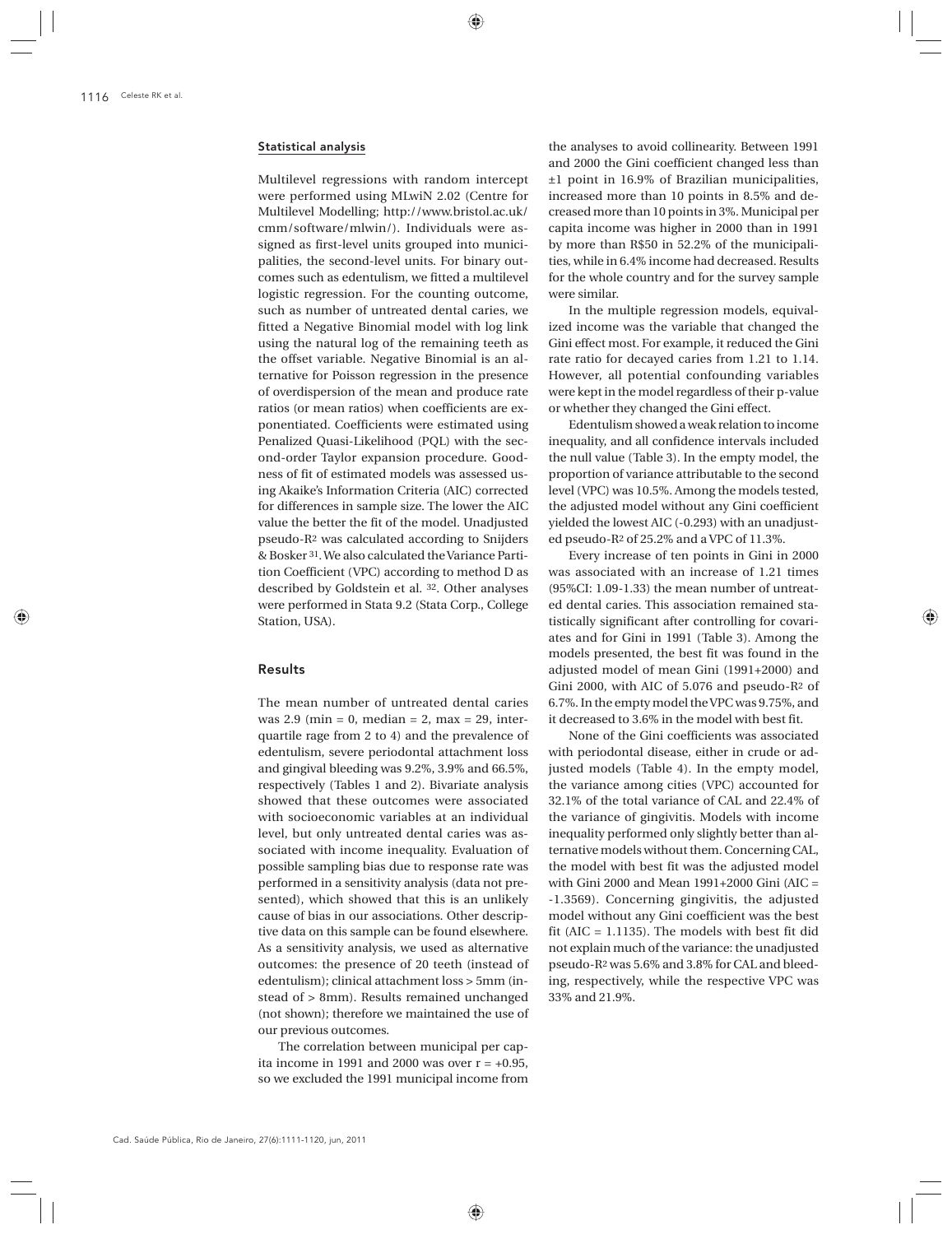#### Table 3

Association of cumulative (mean Gini 1991 and 2000), lagged (Gini 1991) and current (Gini 2000) income inequality with dental decay and with edentulism in 35-44 year-old Brazilians, 2002.

| <b>Models</b> |                     | Rate ratio (95% confidence interval) of untreated decayed teeth |                     |
|---------------|---------------------|-----------------------------------------------------------------|---------------------|
|               | <b>Gini 2000</b>    | <b>Gini 1991</b>                                                | Mean (1991+2000)    |
| Crude         | 1.21 (1.09-1.33)    | $1.04(0.94-1.16)$                                               | 1.16 (1.03-1.30)    |
| Adjusted *    | 1.16 (1.07-1.26)    | $1.13(1.03-1.23)$                                               | $1.19(1.08-1.30)$   |
| Model 1 **    | $1.13(1.07-1.26)$   | $1.05(0.94 - 1.16)$                                             |                     |
| Model $2**$   | 1.08 (0.90-1.30)    |                                                                 | $1.10(0.89-1.35)$   |
| <b>Models</b> |                     | Odds ratio (95% confidence interval) of edentulism              |                     |
|               | <b>Gini 2000</b>    | <b>Gini 1991</b>                                                | Mean (1991+2000)    |
| Crude         | $0.96(0.80-1.15)$   | $0.89(0.74-1.06)$                                               | $0.90(0.73 - 1.10)$ |
| Adjusted *    | $0.91(0.76 - 1.11)$ | $0.96(0.79-1.16)$                                               | $0.92(0.74-1.14)$   |
| Model 1 **    | $0.91(0.72 - 1.15)$ | $1.01(0.80-1.27)$                                               |                     |
| Model 2 **    | $0.90(0.60-1.35)$   |                                                                 | $1.02(0.64-1.62)$   |

Note: odds ratio (or rate ratio) for ten-point increase in Gini coefficient. Gini was set to vary from 0 to 100.

\* Each coefficient was independently adjusted by sex, age, place of residence (urban/rural), municipal per capita income in

2000, equivalized household income in 2002/2003, and time since last dental visit;

\*\* Coefficients in the row adjusted by variables in the "Adjusted Model" and by each other.

### Table 4

Association of cumulative (mean Gini 1991 and 2000), lagged (Gini 1991) and current (Gini 2000) income inequality with bleeding and with periodontal attachment loss > 8mm in 35-44 year-old Brazilians, 2002.

| <b>Models</b>            | Odds ratio (95% confidence interval) of bleeding or dental calculus |                                                                        |                     |  |  |  |  |
|--------------------------|---------------------------------------------------------------------|------------------------------------------------------------------------|---------------------|--|--|--|--|
|                          | <b>Gini 2000</b>                                                    | <b>Gini 1991</b>                                                       | Mean (1991+2000)    |  |  |  |  |
| Crude                    | $1.08(0.85-1.36)$                                                   | $0.94(0.75-1.18)$                                                      | $1.01(0.78-1.31)$   |  |  |  |  |
| Adjusted *               | 1.03 (0.81-1.29)                                                    | $0.99(0.78-1.25)$                                                      | 1.01 (0.78-1.32)    |  |  |  |  |
| Model 1 **               | 1.05 (0.79-1.39)                                                    | $0.96(0.72 - 1.29)$                                                    |                     |  |  |  |  |
| Model $2**$              | 1.09 (0.65-1.82)                                                    |                                                                        | $0.93(0.52 - 1.65)$ |  |  |  |  |
| <b>Models</b>            |                                                                     | Odds ratio (95% confidence interval) of clinical attachment loss > 8mm |                     |  |  |  |  |
|                          |                                                                     |                                                                        |                     |  |  |  |  |
|                          | <b>Gini 2000</b>                                                    | <b>Gini 1991</b>                                                       | Mean (1991+2000)    |  |  |  |  |
| Crude                    | $1.05(0.74-1.51)$                                                   | $0.93(0.65-1.33)$                                                      | $0.99(0.66 - 1.48)$ |  |  |  |  |
|                          | $0.99(0.69-1.44)$                                                   | $0.88(0.60-1.29)$                                                      | $0.92(0.60-1.40)$   |  |  |  |  |
| Adjusted *<br>Model 1 ** | $1.10(0.70-1.74)$                                                   | $0.83(0.52 - 1.32)$                                                    |                     |  |  |  |  |

Note: odds ratio for ten-point increase in Gini coefficient. Gini was set to vary from 0 to 100.

\* Each coefficient was independently adjusted by sex, age, place of residence (urban/rural), municipal per capita income

in 2000, equivalized household income in 2002/2003, and time since last dental visit;

\*\* Coefficients in the row adjusted by variables in the "Adjusted Model" and by each other.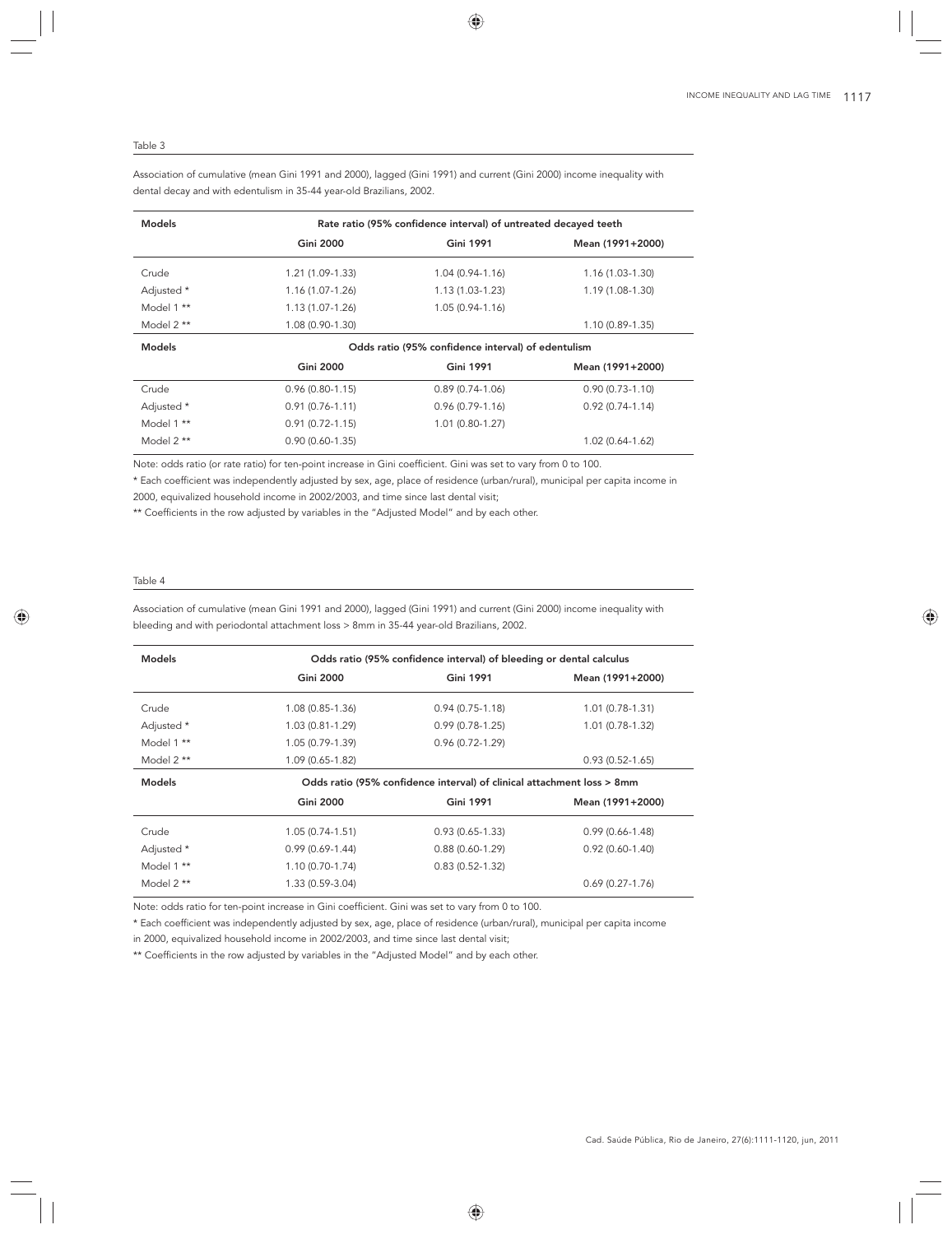# Discussion

In this study we confirmed the association between dental caries and income inequality reported elsewhere 33,34,35,36. No previous studies explored lagged associations, and all used only contemporary inequality. Concerning periodontal disease, we did not confirm the findings from one ecological study that showed that more income inequality was associated with more periodontal disease 37. Furthermore, it should be emphasized that the variance attributable to the municipal level was high for periodontal disease. Although it is said that between-group variance is usually small 38, most other studies analysed intra-city neighbourhoods whereas in the present study we evaluated much larger areas. Therefore, there are systematic differences among municipalities to be explained.

The main hypothesis of this study was that if current income inequality had an effect on current disease (untreated dental caries/gingivitis), then the cumulative exposure would be associated with a cumulative measure of the disease (edentulism/periodontal attachment loss). Furthermore, it would be unlikely to find a lagged effect without a short-term effect. In line with our hypothesis, 1991 Gini was not associated with current dental caries while contemporary Gini (in 2000) was. However, the cumulative exposure to income inequality (mean Gini 1991+2000) was not associated with cumulative dental caries (edentulism). Income inequality (current, lagged or cumulative) was not associated with any periodontal outcome. One possible explanation for these non-significant findings is related to the area size; it has been postulated that such an association is more likely to be found in large areas 5,39. However, the association between income inequality and dental caries has been reported in other Brazilian studies in areas smaller than those in the present study 33,34,35,36,37.

Some limitations of this study may help understand why cumulative Gini did not show the expected results with long-term outcomes, such as edentulism. Firstly, changes in city of residence from 1991 to 2000 could have led to a misclassification of exposure in relation to the long-term outcomes. Unfortunately, we do not have data on time of residence to confirm this assumption, and in the 2000 census around 10% of adults had been living in their current city for less than five years (Data available from http://www.sidra. ibge.gov.br). Secondly, as this is a cross-sectional study, with no individual level baseline data, temporal relationships between exposures and outcomes are based on lag time. For example, a long latency outcome cannot be temporally associated with a short-time exposure. Finally, causality is problematic not only in relation to the temporality of these relationships but also because plausible pathways from contextual variables to individual-level diseases are controversial 40. If the association of current Gini with dental caries is not causal (Gini may be a marker of a current risk factor), then the long-term association may not appear.

Socioeconomic factors, like income inequality, are considered distal determinants of oral health 41,42, and are thought to influence proximal determinants such as behaviours related to sugar consumption and oral hygiene (with fluoridated toothpaste) 41,42. Periodontal disease and dental caries share a common risk factor: tooth brushing. Hence, if income inequality affected them through this factor, then an association would be expected with both outcomes. One possible explanation for such a difference is that dental caries may be more prone to prevention through non-behavioural measures (e.g. water fluoridation) than periodontal disease is. Population strategies to prevent gingivitis and adult periodontitis rely on health education and individual behaviour changes 43,44,45. On the other hand, population strategies to prevent dental caries include factors that can be a target of public policy, broad socioeconomic development has been show to explain much of dental caries decline, including fluoridation 46. Indeed, public policy is one of the pathways that have been proposed to explain the effects of income inequality 3,7,8 and it has been shown that public policy explains most of the Gini effect on untreated dental caries 47, Although public policy may have a slow implementation process, people living in municipalities with an established strong public policy commitment can benefit with no delay.

We conclude that our hypotheses were partially confirmed, as contemporary Gini was associated with current dental caries. The fact that the hypothesis was not confirmed regarding periodontal disease suggests that the postulated mechanism may need to be reviewed in future studies.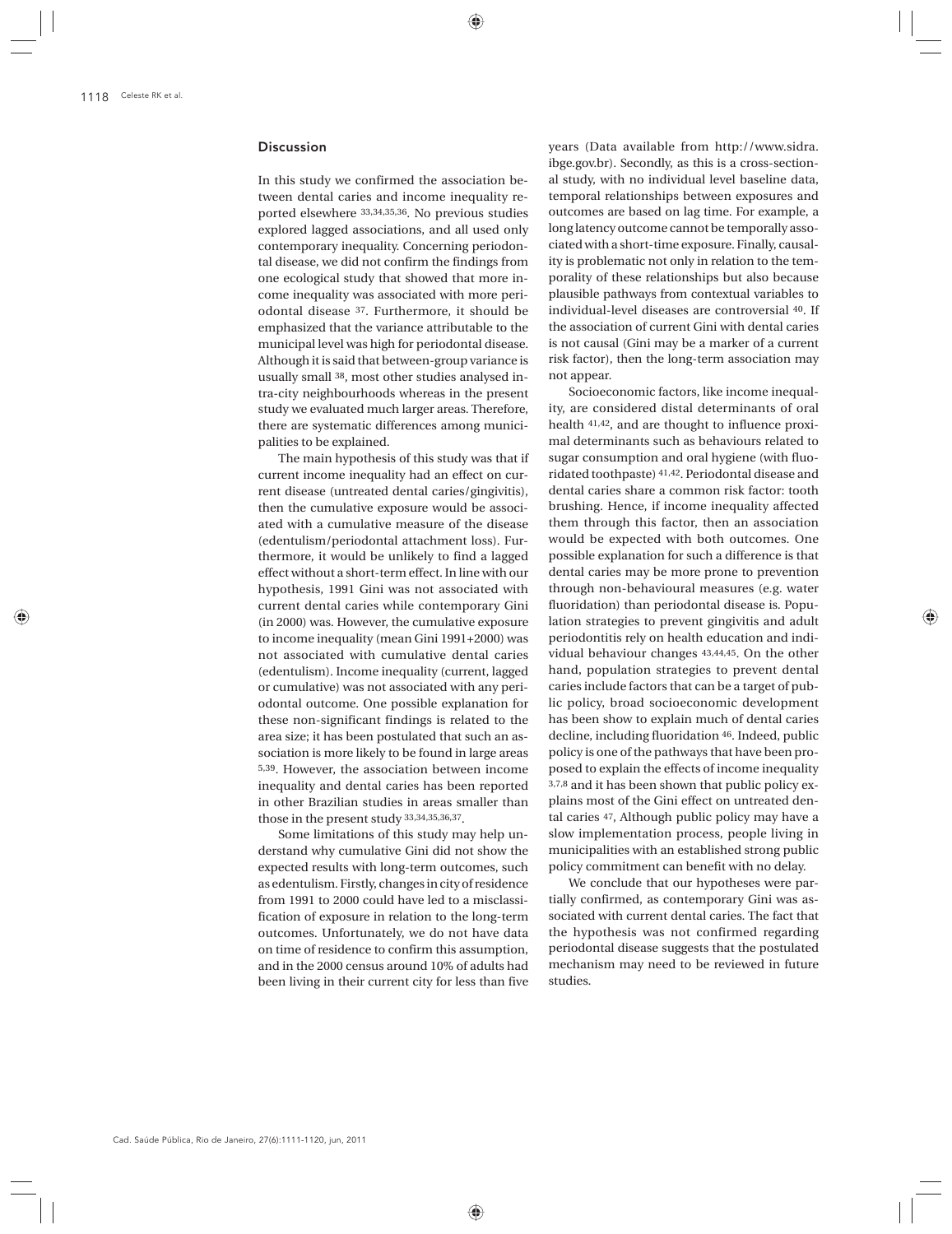#### Resumo

*Avaliar a associação entre desigualdade de renda (Gini municipal) defasada em 2 e 11 anos com dois desfechos de curta latência (cárie dentária não tratada e gengivite) e dois de longa latência (edentulismo e perda de inserção periodontal > 8mm). Foram utilizados dados do inquérito brasileiro de saúde bucal em 2002- 2003. A análise incluiu 13.405 indivíduos com idades entre 35-44 anos. Foram usados modelos de regressão multinível. Covariáveis incluídas: renda municipal per capita, renda domiciliar equivalente, idade, sexo, tempo decorrido desde a última consulta odontológica e local de residência (rural* versus *urbano). Estimativas brutas mostraram que apenas cárie dental não tratada estava associada ao Gini (atual e defasado no tempo), mas em modelos ajustados apenas Gini atual manteve uma relação significativa com razão de 1,19 (IC95%: 1,09-1,30) para cada dez pontos de aumento no coeficiente de Gini. Concluímos que o Gini defasado no tempo não mostrou associação com saúde bucal e o Gini atual esteve associado com cárie dentária, mas não com doença periodontal.*

*Doenças Periodontais; Cárie Dentária; Iniquidade Social*

### Contributors

R. K. Celeste developed the study hypotheses, carried out the data analysis and wrote a first draft. J. Fritzell revised the text, data analysis and interpretations of study results. P. Nadanovsky revised the text, data analysis and interpretations of study results.

#### Acknowlegments

The authors collectively acknowledge support from the Institutional Grants Programme of the Swedish Foundation for International Cooperation in Research and Higher Education (STINT IG 2007-2070).

#### References

- 1. Lynch J, Smith GD. Commentary: Income inequality and health: the end of the story? Int J Epidemiol 2002; 31:549-51.
- 2. Marmot M, Wilkinson RG. Psychosocial and material pathways in the relation between income and health: a response to Lynch et al. BMJ 2001; 322:1233-6.
- 3. Kawachi I, Kennedy BP. Income inequality and health: pathways and mechanisms. Health Serv Res 1999; 34(1 Pt 2):215-27.
- 4. Wagstaff A, van Doorslaer E. Income inequality and health: what does the literature tell us? Annu Rev Public Health 2000; 21:543-67.
- 5. Wilkinson RG, Pickett KE. Income inequality and population health: a review and explanation of the evidence. Soc Sci Med 2006; 62:1768-84.
- 6. Lynch J, Smith GD, Harper S, Hillemeier M, Ross N, Kaplan GA, et al. Is income inequality a determinant of population health? Part 1. A systematic review. Milbank Q 2004; 82:5-99.
- 7. Macinko JA, Shi L, Starfield B, Wulu Jr. JT. Income inequality and health: a critical review of the literature. Med Care Res Rev 2003; 60:407-52.
- 8. Subramanian SV, Kawachi I. Income inequality and health: what have we learned so far? Epidemiol Rev 2004; 26:78-91.
- 9. Subramanian SV, Kawachi I. Whose health is affected by income inequality? A multilevel interaction analysis of contemporaneous and lagged effects of state income inequality on individual self-rated health in the United States. Health Place 2006; 12:141-56.
- 10. Blakely TA, Kennedy BP, Glass R, Kawachi I. What is the lag time between income inequality and health status? J Epidemiol Community Health 2000; 54:318-9.
- 11. Subramanian SV, Blakely T, Kawachi I. Income inequality as a public health concern: where do we stand? Commentary on "Is exposure to income inequality a public health concern?". Health Serv Res 2003; 38(1 Pt 1):153-67.
- 12. Mellor JM, Milyo J. Is exposure to income inequality a public health concern? Lagged effects of income inequality on individual and population health. Health Serv Res 2003; 38(1 Pt 1):137-51.
- 13. Macinko JA, Shi L, Starfield B. Wage inequality, the health system, and infant mortality in wealthy industrialized countries, 1970-1996. Soc Sci Med 2004; 58:279-92.
- 14. Mayer SE, Sarin A. Some mechanisms linking economic inequality and infant mortality. Soc Sci Med 2005; 60:439-55.